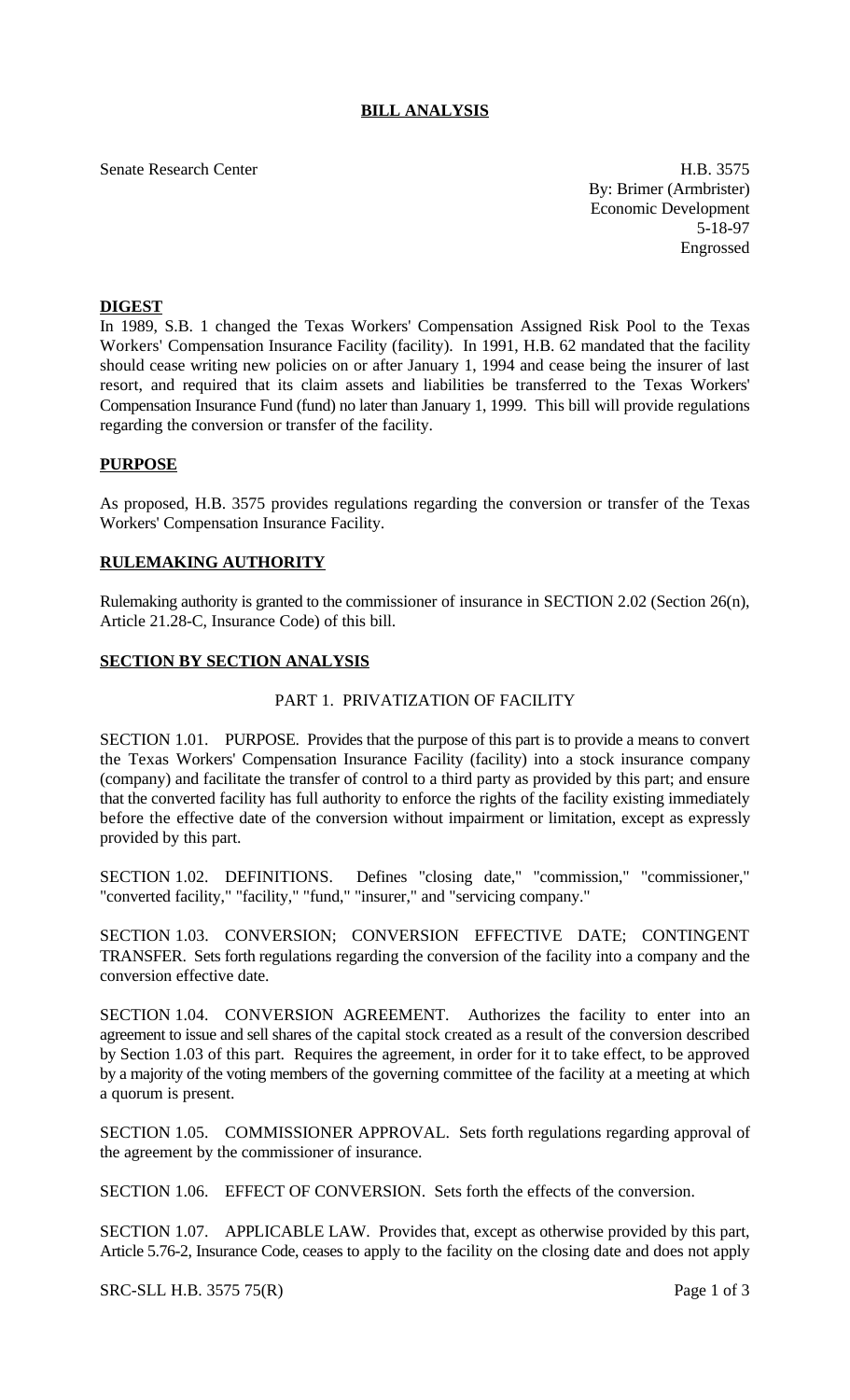to the converted facility. Provides that specifically, neither the converted facility nor any other insurer succeeds to the facility's right to assess the facility's member insurers under Section 4.04, Article 5.76- 2, Insurance Code.

SECTION 1.08. COMPLIANCE; CAPITALIZATION REQUIREMENTS. Sets forth regulations regarding compliance and capitalization requirements.

SECTION 1.09. FINAL ASSESSMENT. Sets forth regulations regarding a final assessment to be made by the facility through its governing committee.

SECTION 1.10. IMMUNITY. Provides that the immunity provisions of Sections 2.05(h) and 2.12, Article 5.76-2, Insurance Code, as those provisions existed before their repeal, continue to apply to each act or omission that occurs before, on, or after the closing date and that is performed by the persons or entities covered by those provisions, including an act or omission related to the powers and duties contained in this part.

SECTION 1.11. DEFENSE; INDEMNIFICATION. Sets forth regulations regarding the defense and indemnification of certain persons by the facility.

SECTION 1.12. CONTROLLING LAW. Provides that if a conflict exists between this part and any other statute relating to the facility, this part controls.

SECTION 1.13. CONFORMING AMENDMENT. Amends Article 21.28-C, Insurance Code, by adding Sections 26 and 27, as follows:

Sec. 26. COVERAGE FOR WORKERS' COMPENSATION INSURANCE POLICIES ISSUED BY TEXAS WORKERS' COMPENSATION INSURANCE FACILITY. Sets forth regulations regarding coverage for workers' compensation insurance policies issued by the facility.

Sec. 27. IMMUNITY. Provides that there is no liability on the part of, and a cause of action does not arise against, certain persons for any act or omission in the performance of any activity related to the negotiations relating to the privatization of the facility. Provides that this section applies to each activity undertaken by such a person or entity, regardless of the date of the act or omission.

SECTION 1.14. EFFECTIVE DATE FOR PART 1. Provides that this part takes effect immediately.

## PART 2. CONTINGENT TRANSFER

SECTION 2.01. TRANSFER TO TEXAS PROPERTY AND CASUALTY INSURANCE GUARANTY ASSOCIATION; EFFECTIVE DATE. Effective date: September 1, 1997. Makes application of this Act prospective.

SECTION 2.02. CONFORMING AMENDMENT. Amends Article 21.28-C, Insurance Code, by adding Section 26, as follows:

Sec. 26. TRANSFER OF FACILITY TO ASSOCIATION. Sets forth regulations regarding the transfer of the facility to the association. Defines "comptroller," "facility," "fund," "insurer," and "Texas workers' compensation insurance facility account."

## PART 3. REPEALER; TRANSITION; EMERGENCY

SECTION 3.01. REPEALER. Provides that Article 5.76-2, Insurance Code (Texas Workers' Compensation Insurance Facility), and Section 18.24(b), Chapter 12, Acts of the 72nd Legislature, 2nd Called Session, 1991, as amended by Section 8, Chapter 885, Acts of the 73rd Legislature, Regular Session, 1993 (Regarding the Texas workers' compensation insurance facility), are repealed on the effective date of this Act except as otherwise provided by this Act.